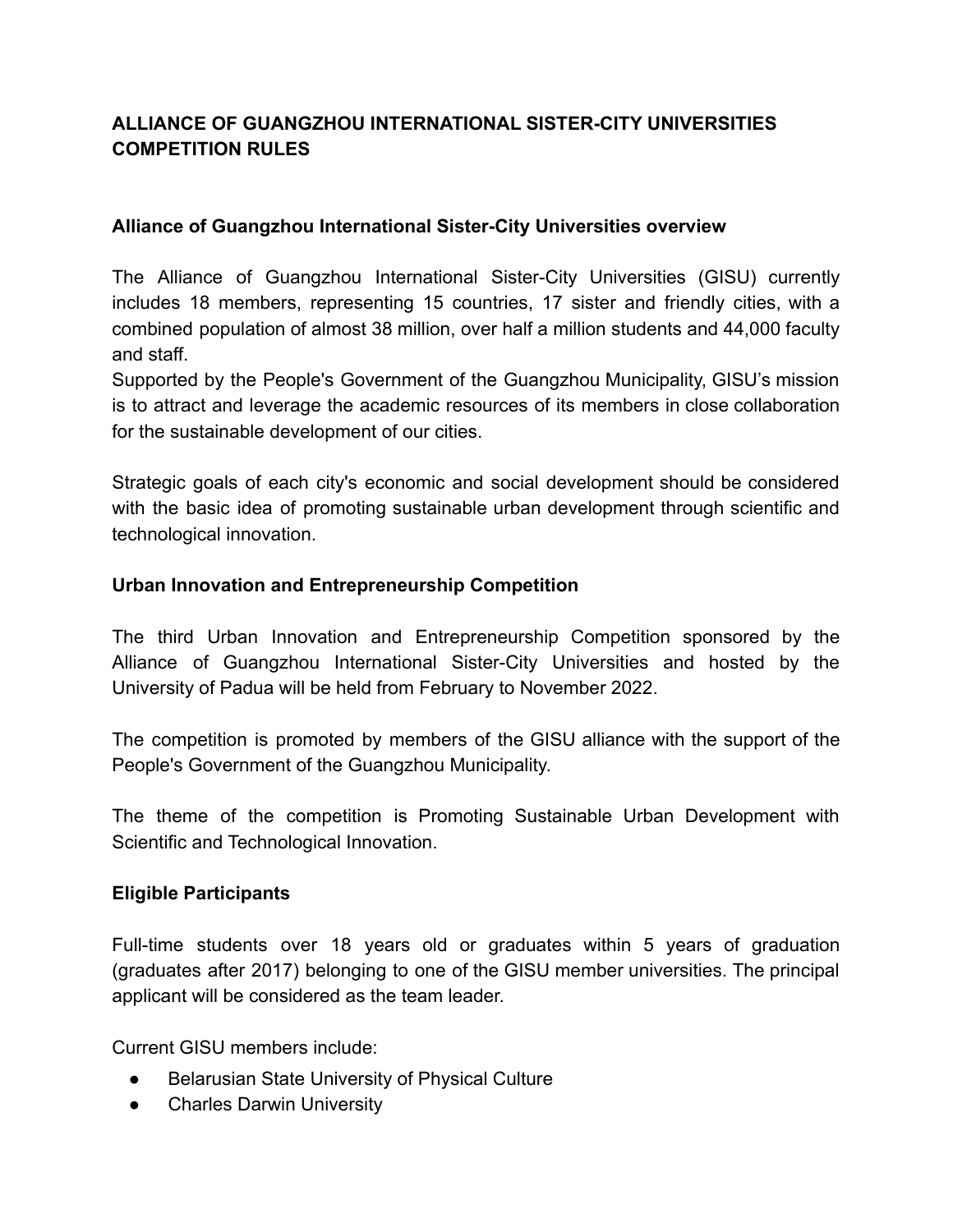- Durban University of Technology
- Gorgan University of Agricultural Sciences and Natural Resources
- **Guangzhou Medical University**
- **Guangzhou University**
- **Incheon National University**
- Linköpings Universitet
- **Middle East Technical University**
- National Technical University of Ukraine ("Igor Sikorsky Kyiv Polytechnic Institute")
- Polytechnic University of Valencia
- **•** Tampere University
- Université du Québec à Montréal
- University of Coimbra
- University of Padua
- University of the West of England
- University of Zaragoza
- Western Sydney University.

Based on different projects and categories, competition groups include:

- **CONCEPT TEAMS:** Members of the team have not funded a company but have a business idea or project.
- *-* **START-UP TEAMS***:* Members have launched a start-up company. The company must not have been established before 2020. The equity of the legal representative of the participating enterprise shall not be less than 10% and the total equity of the participating members shall not be less than 1/3. The corporate legal representative shall not be allowed to make changes after the announcement of the contest.

# **Project Requirements**

The entries must be real, legal, and in good standing without any negative records. The forum and competition must not infringe on intellectual property rights of others. Inventions, patents, resources, etc. involved must have clear and legal property rights or intellectual property rights. Plagiarism, misappropriation, provision of false materials, or violation of relevant laws and regulations will result in the project team immediately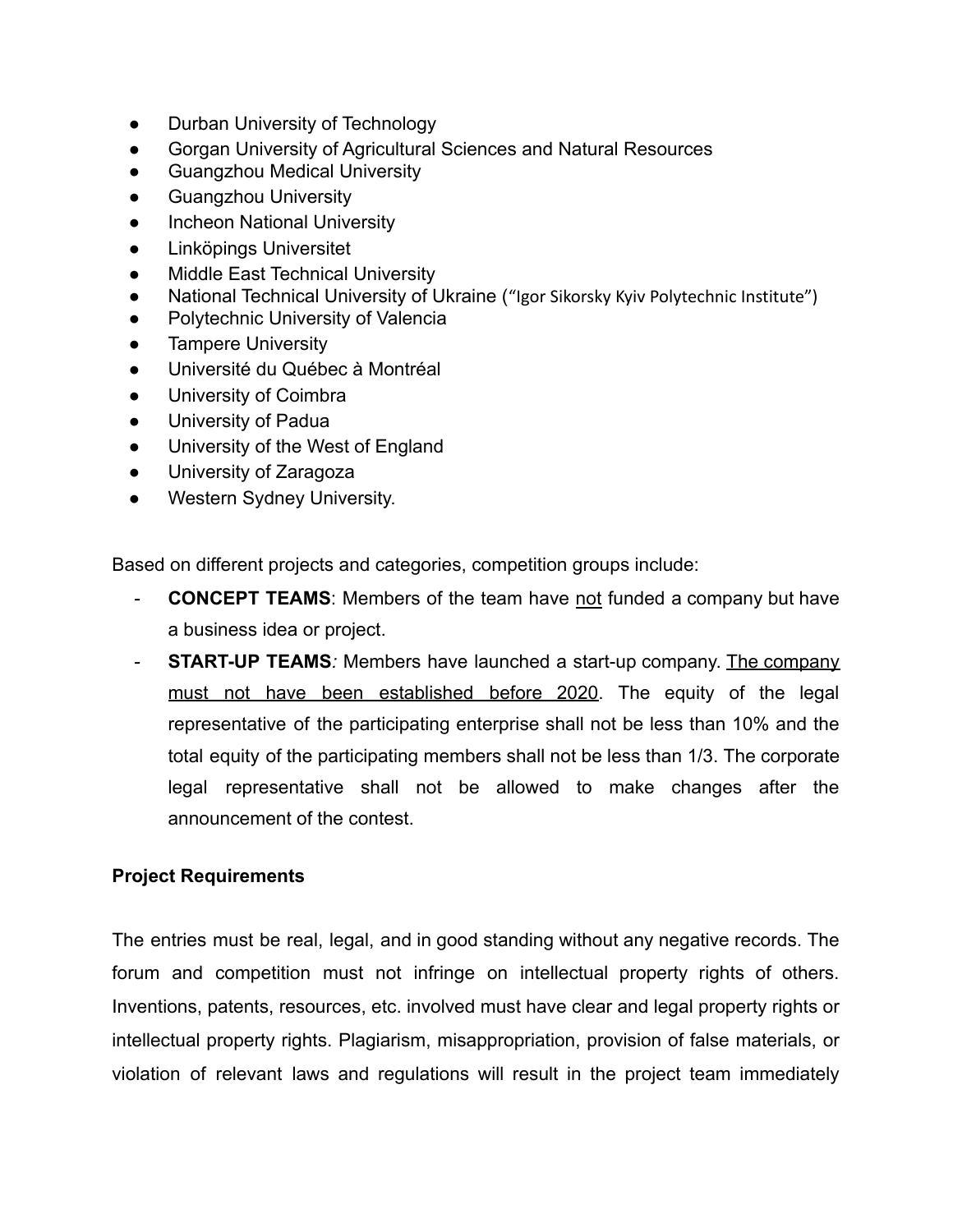losing rights to participate and will bear all legal responsibilities.

Given this project involves the intellectual property rights of others, a complete written authorization letter, patent certificate, etc. for the owner with legal effect must be submitted. For entrepreneurial projects that have completed company registration, its profile and legal representative status, shareholding structure, and copies of other relevant certification documents must be provided. Participating projects can provide relevant financial materials, such as current financial record, details of investment received, employment status, and ecological contributions. For projects that have been funded or have earned more than ten million RMB (or equivalent in other currencies), corresponding supporting materials are recommended.

Registration for the forum and competition must come as a team. Multi-disciplinary, inter-professional, inter-university, and multinational teams are encouraged.

# **Each team must have at least two participating members and must be actual members of the project.**

Entrepreneurship projects reported by participating teams must be projects planned or operated by the team. Borrowing projects from others is not allowed. The GISU member university by which the project leader is currently enrolled will be taken as the home university of the project.

Registration for the forum and competition must come as a team. Multi-disciplinary, inter-professional, inter-university, and multi-national teams are encouraged. Each team must have **at least two participating members and must be actual members of the project.**

The GISU member university where the project leader is currently enrolled will be taken as the home university of the project.

For start-up projects that have completed company registration, the company profile and legal representative status, shareholding structure, and copies of other relevant certification documents must be provided *during the in-school competition to the*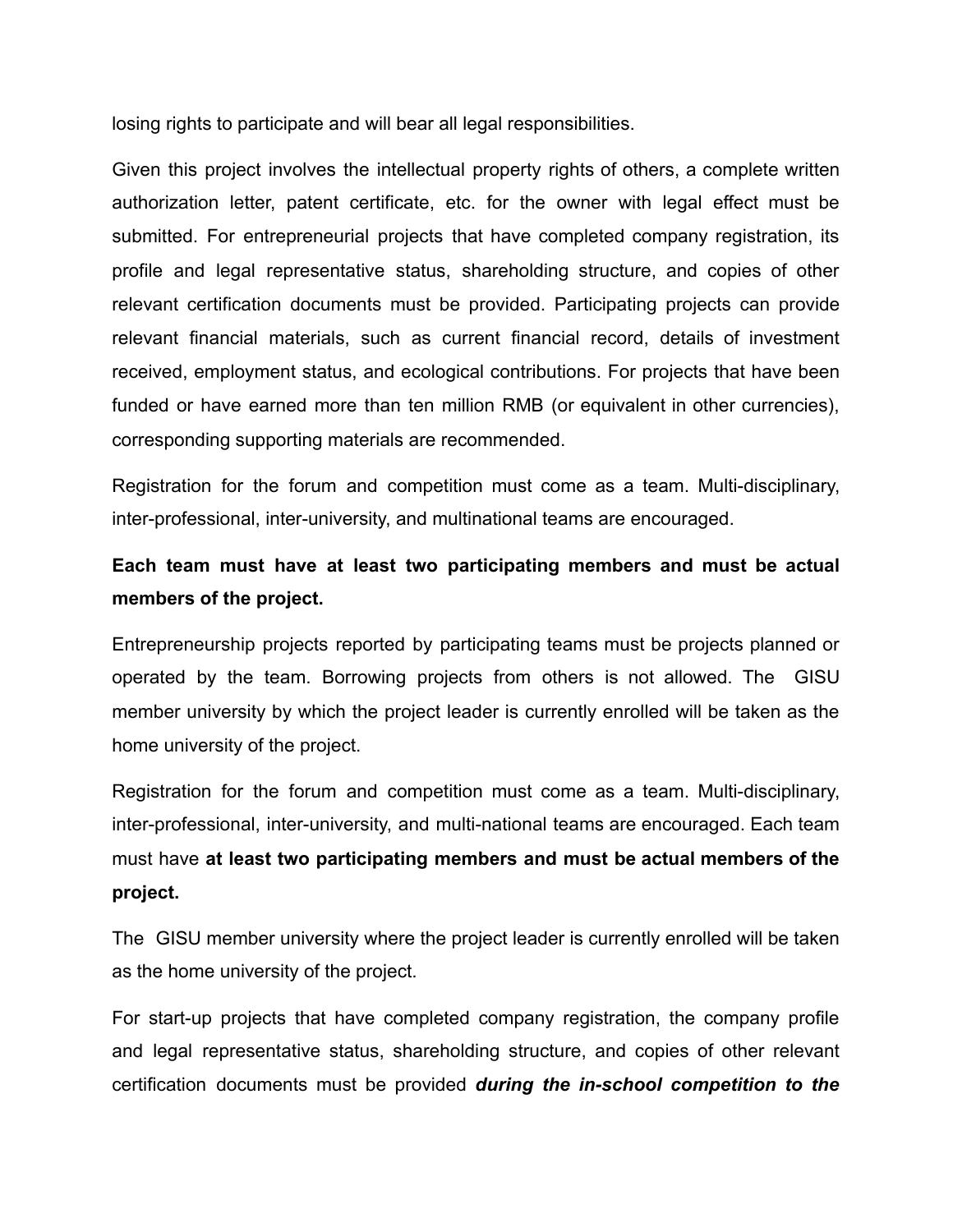### *relevant university.*

# **Registration**

Participating teams register for the in-school preliminary competition according to the guidelines of each Alliance member. Please consult your designated university contact for further registration details.

# *Project Submission Requirements*

- Project demonstration video: MP4 format, maximum five-minute video duration with size to not exceed set limits. Videos submitted should be encoded as H.264 while audio is encoded as AAC with the resolution being 800 \* 600.
- Project presentation powerpoint: in the format of ppt or pptx with the size to not exceed 20M, for maximum five-minute presentation duration.
- Business Plan: PDF format
- Summary of project: brief summary of the project, about 300 words, to be published on the promotional website for the competition hosted by the University of Padua.

Please nominate the file as follows:

TEAMNAME\_PROJECT\_VIDEO,

TEAMNAME\_PROJECT\_PPT,

TEAMNAME\_BUSINESS\_PLAN,

TEAMNAME\_PROJECT\_SUMMARY.

### **Stages of Competition**

# *1. IN-SCHOOL PRELIMINARY COMPETITION*

The competition stages and selection methods of this preliminary round are determined by each GISU member university. Each member university is responsible to ideally select no less than five participating teams to enter the online semi-final competition.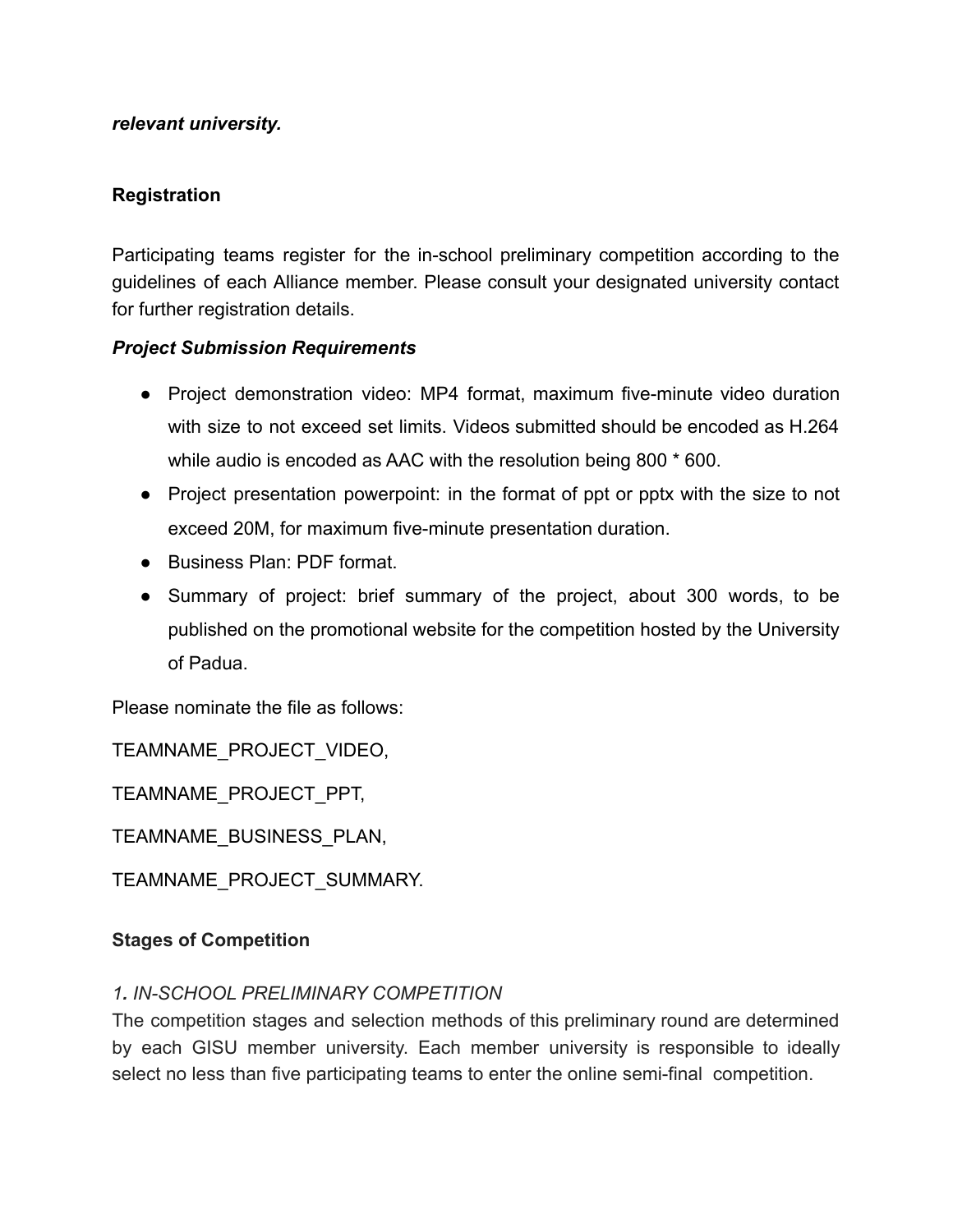# **Submission of the entries for the preliminary competition by no later 25 April**

Project presentation videos, PPT, business plans and summary for the online semi-final competition need to be uploaded to the designated online system or sent to the designated mailbox by the member university.

# **Deadline to upload the team entries: 10 May 2022**

# *2. ONLINE SEMI-FINAL*

The online semi-final competition is organized by the competition organizing committee and its expert judges who will select from the project presentation videos, and PPTs submitted by the participating teams recommended by each member university through the network to finalize 12 teams to compete in the final.

# **To be held in June 2022**

# *3. FINAL COMPETITION*

This will be held both virtually and in-person in Padua, Italy.

The final competition will be held either virtually or in-person in Padua for the 12 teams selected. The finals will take the competition form of presentations by participating teams with panel group interviews.

### **Date: November 2022, date to be confirmed**

### **Judging Criteria**

Competition Finalists will be judged by the following criteria but not limited to:

- Innovation Assessment of the level of innovation;
- Team Assessment of the qualifications of team members, teamwork and external partners;
- Commerciality Assessment of business feasibility, operating performance, growth potential and cash flow;
- Social Benefits Assessment of contributions driving employment and other sustainable developments;
- Communication Assessment of presentation.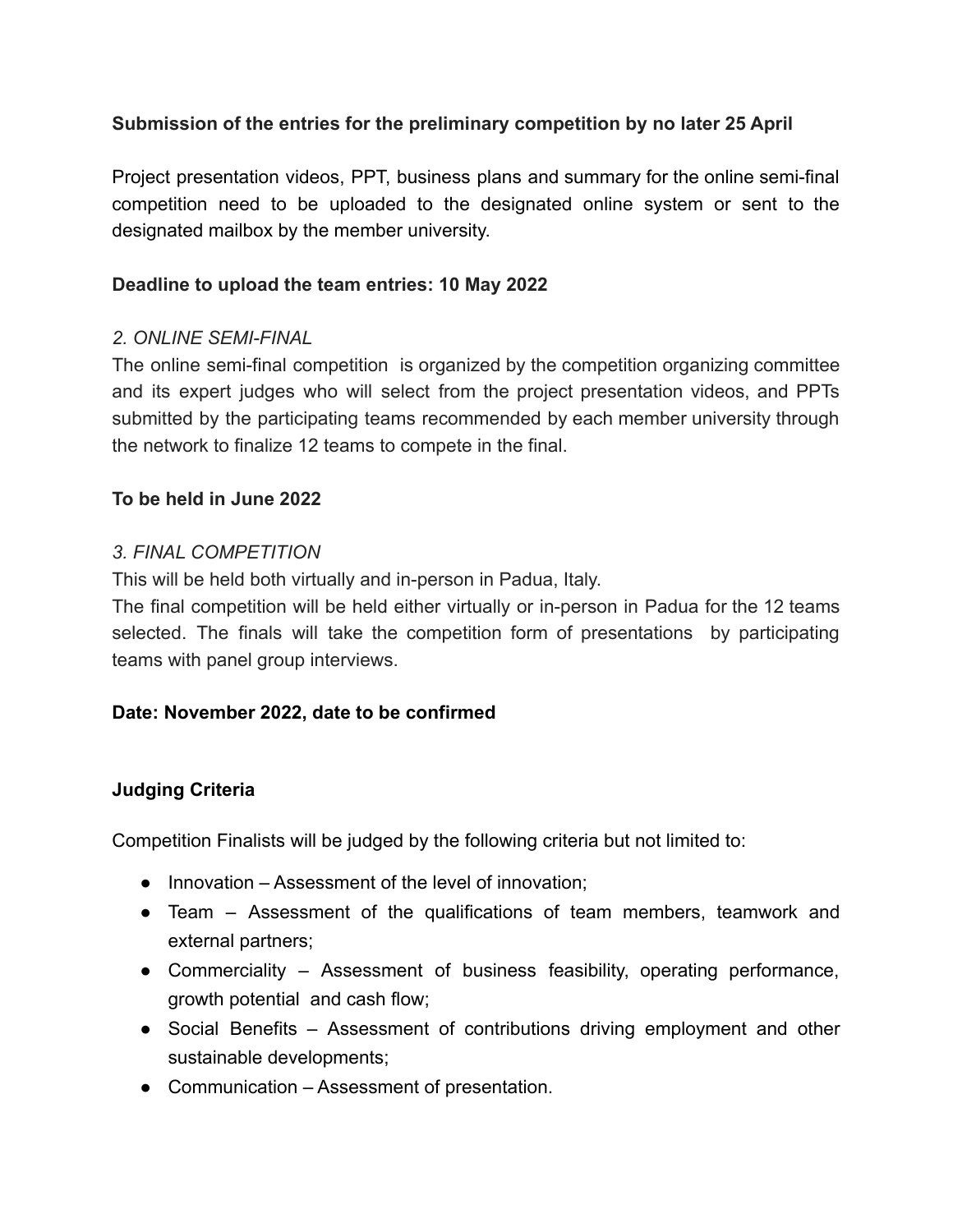#### **Final Competition Awards and Bonuses**

There will be gold, silver, bronze awards and outstanding mentor awards to be presented in the finals. Some awards may be vacant according to the number of entries. All awards are subject to applicable taxes. The forum and competition organizing committee will issue award certificates, medals and bonuses.

In addition, ample opportunities for continuous training, intercollegiate exchange and communication will be provided. Favorable policies and follow-up arrangements for introducing potential investment, financing services, talent settlement and incubation are to be offered to the outstanding project teams.

| <b>Awards</b>                       | <b>Number</b> | <b>Bonus</b><br>* All award money is subject to applicable<br>taxes. |
|-------------------------------------|---------------|----------------------------------------------------------------------|
| <b>GOLD</b>                         | 1             | 100,000 RMB (or equivalent)                                          |
| <b>SILVER</b>                       | 2             | 50,000 RMB (or equivalent)                                           |
| <b>BRONZE</b>                       | 3             | 20,000 RMB (or equivalent)                                           |
| <b>OUTSTANDING</b><br><b>MENTOR</b> | 6             | 5,000 RMB (or equivalent)                                            |

### **● FINAL AWARDS FOR CONCEPT TEAMS**

**● FINAL AWARDS FOR START-UP TEAMS**